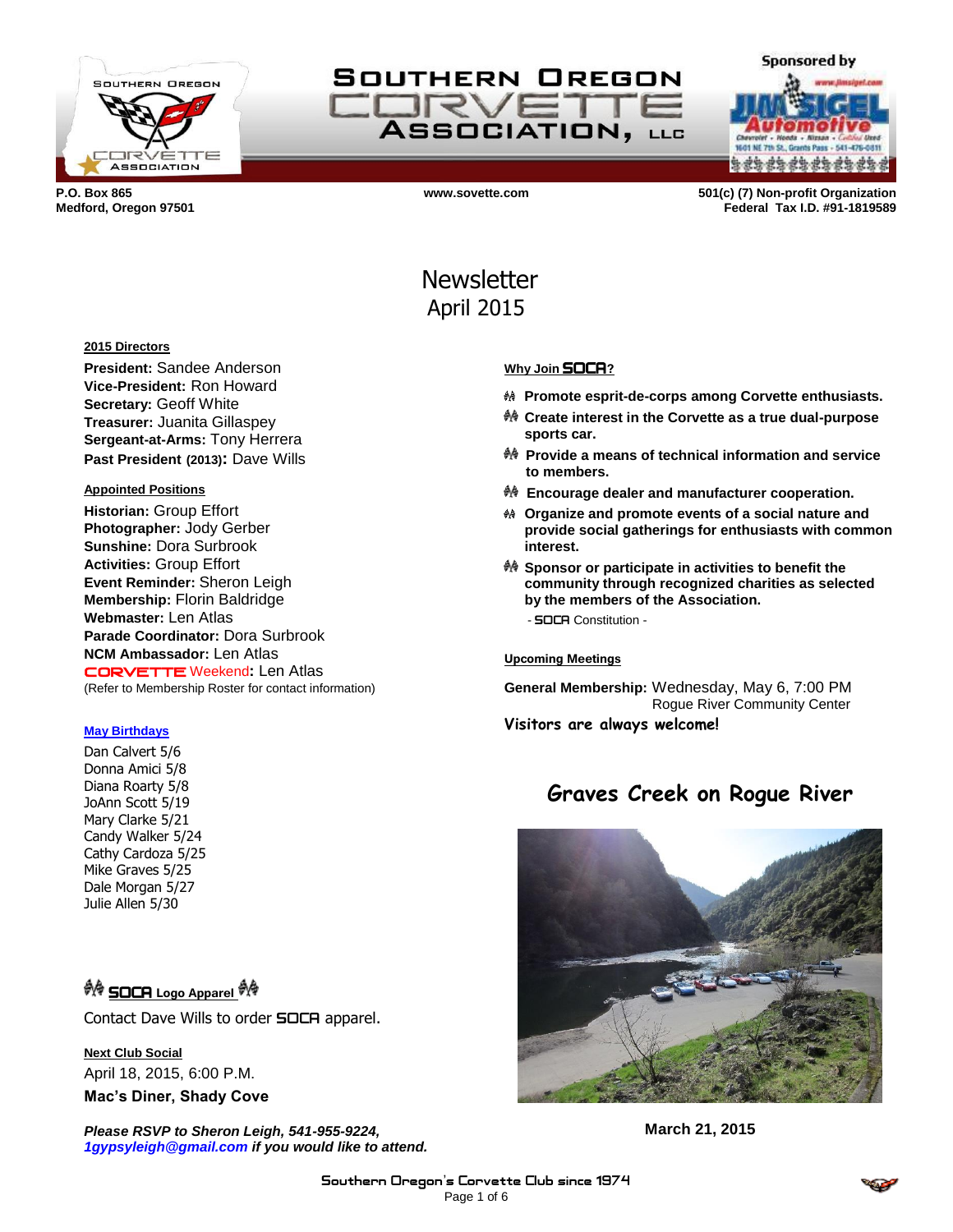## Events & Activities

- **April 11** 61st Pear Blossom Run and Street Fair, Downtown Medford. Form up at Rogue Valley Mall between 8:45 and 9:00 A.M.
- **April 18** SOCA Social, 6:00 P.M. Mac's Diner, Shady Cove. Run prior, details to be determined.
- **May 2**  Magical Merlin Parade, Merlin. Meet at Umpqua Bank, Merlin (I-5 Exit 61) 8:45 A.M. Lunch to follow at Galice Resort.
- **May 6**  SOCA General Membership Meeting, 7:00 P.M., Rogue River Community Center, Rogue River.
- May 17 3<sup>rd</sup> Annual Cops and Rodders Car Show, Medford.
- **May 23**  SOCA Social, 6:00 P.M. Location to be determined.
- **May 23-24 –** Corvettes of Lake County Present the 11th Annual "Run to the Lake," Lakeport, CA.
- **June 3**  SOCA General Membership Meeting, 7:00 P.M., Rogue River Community Center, Rogue River.
- **June 13-20**  Medford Cruise, Hawthorne Park, Medford.
- **June 20**  SOCA Social, 6:00 P.M. Details to be determined.

**June 27-28** – Rooster Crow Weekend, Rogue River. Parade Saturday, 8:30 AM. Form up at Rogue River Shopping Center.

**June 30** – National Corvette Day.

For additional events, information and links, go to the S.O.C.A. website Events Page <http://www.sovette.com/default.asp?pg=activities>

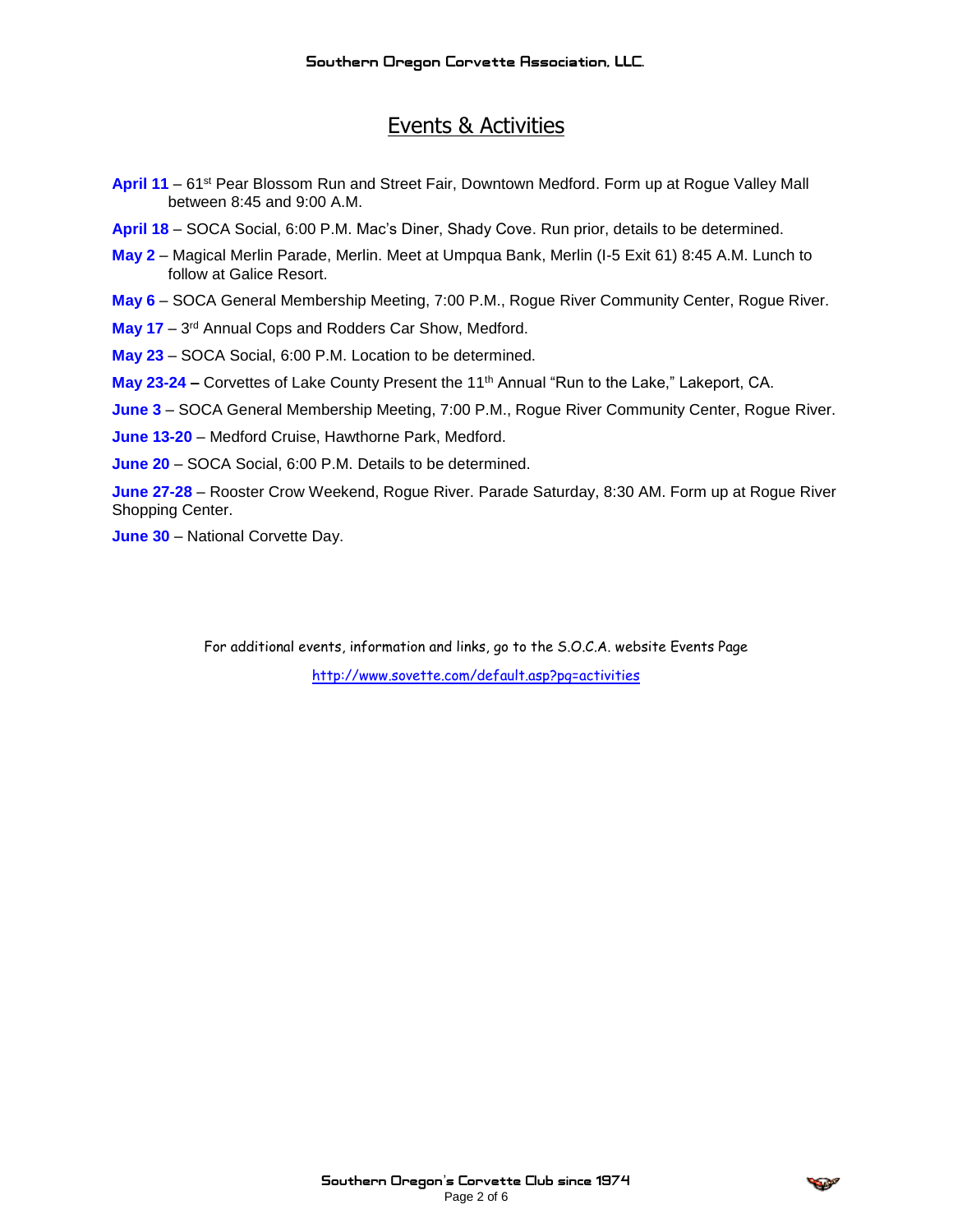Techin & Toolin

## **Corvette History & Trivia C1 -Roger's Corvette Center**

Pre-Production Trivia...



## C1 ... The first generation "solid axle" Corvettes... [1953](http://www.rogerscorvette.com/specs/63.htm) **-** 1962



- The original front emblem and horn button on the "Autorama" show circuit Corvette featured crossed American and checkered flags. It was later discovered that using an American flag on a product trade mark was against the law and the emblem was changed shortly before the New York Motorama.
- On Tuesday, June 30, 1953 Corvette #1 Serial Number E53F001001 rolled of the assembly line, and Corvette production began.
- Want the rarest Corvette? In 1953 the first two Corvettes, VIN Numbers 1 and 2 were said to have been destroyed, but no records prove that fact and there are no witnesses to the destruction. Who knows? They still might be out there somewhere.
- **The first Corvettes were literally "rolled" off the assembly line. The early production line was** not prepared for grounding to a fiberglass body and thusly the first cars would not start.
- **The first five Corvettes to come off the assembly line did not have an outside rear view** mirror.
- **Its radical fiberglass body was the only really new component on the 1953 Corvette.** Everything else was directly off the Chevrolet parts shelf. Because of this, the first Corvette was essentially a regular 1952 Chevrolet under the skin.
- Of the 300 (some sources argue 314) Corvettes hand built in 1953 only 183 were sold because of "average" performance at a relatively high price, \$3513. The popular Jaguar XK120 sold for \$3345; \$168 less than the Corvette.
- **1953 Corvettes were offered in any color you wanted... as long as it was Polo White with** Red interior.